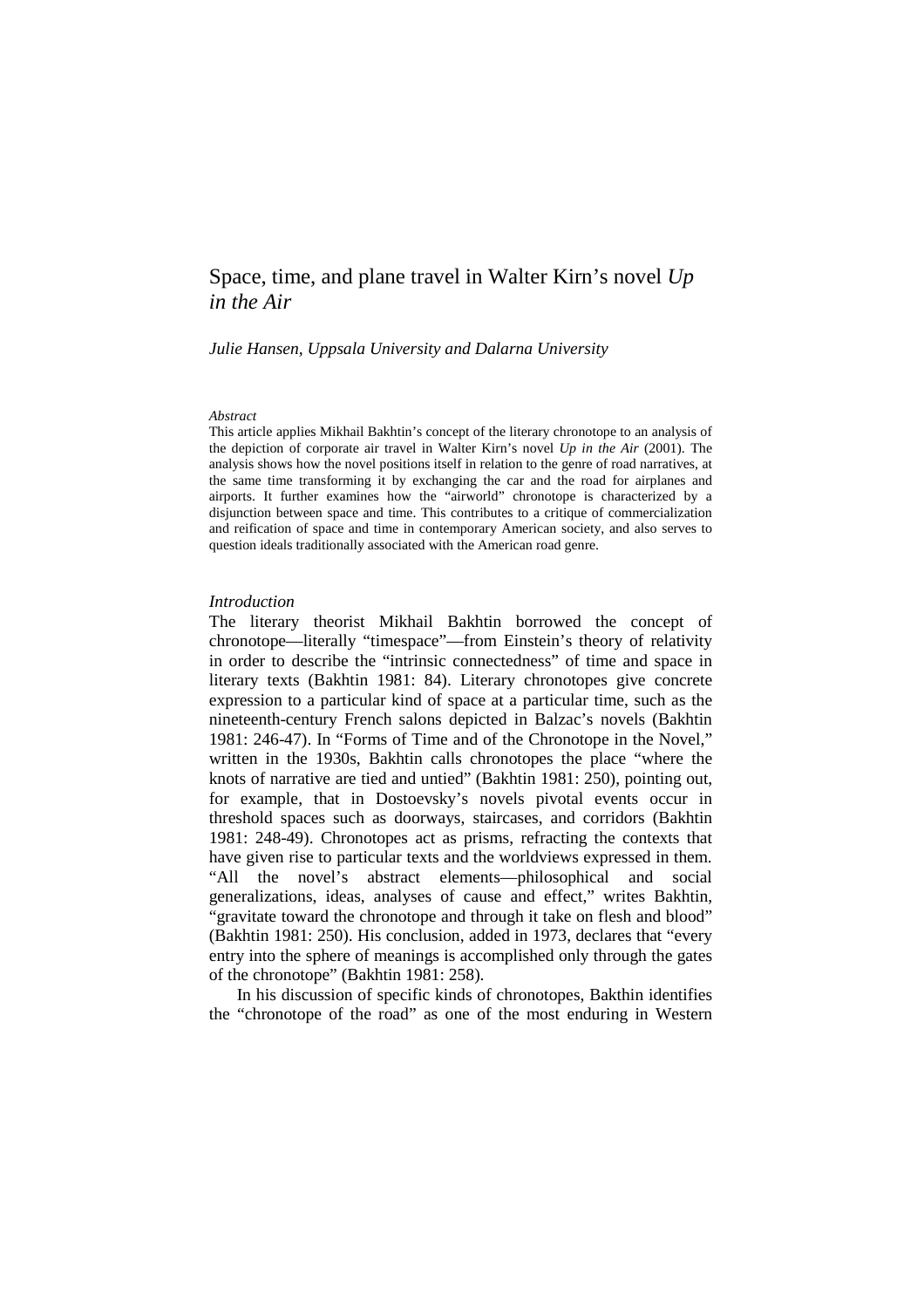literature (Bakhtin 1981: 244). In narratives containing the road chronotope, the protagonist undertakes a journey, in which the distance travelled typically stands in stable relation to the amount of time elapsed. The protagonist's travels are often paralleled by a metaphorical inner journey, where the "choice of a real itinerary equals the choice of 'the path of life'" (Bakhtin 1981: 120). Bakhtin exemplifies the road chronotope with Apuleius' *The Golden Ass*, in which the protagonist Lucius is transformed into a donkey and wanders in search of a way back to his original state, acquiring new perspectives on Roman society along the way.

Many later examples of the road chronotope can be found in the American road genre. Here the open road represents adventure, discovery, escape, freedom, and rebellion, often drawing upon the myth of the West as a new frontier or promised land. Road narratives also typically offer a critique of the society from which their protagonists seek escape by taking to the road (Laderman 2002: 1). Influential examples of the American road genre include Mark Twain's *Huckleberry Finn* (1884) and Jack Kerouac's beat generation novel *On the Road*  (1957), as well as the films *Easy Rider* (1969) and *Thelma and Louise*   $(1991)$ .<sup>1</sup> Janis P. Stout attributes the prevalence of road narratives in American literature to the significant role played by various kinds of journeys throughout American history. "Spatial movement," she argues, "has been the characteristic expression of our sense of life" (Stout 1983: 4-5).

Walter Kirn's novel  $Up$  in the Air  $(2001)^2$  explicitly evokes the road genre through intertextual references to other road narratives, such as Walt Whitman's "Song of the Open Road" (in the epigraph), *Huckleberry Finn* (Kirn 2001: 54; 219), and *On the Road* (Kirn 2001: 43)*.* Like many road story protagonists, Kirn's narrator assumes a critical stance toward aspects of contemporary American society. *Up in the Air*

 $\overline{a}$ 

<sup>&</sup>lt;sup>1</sup> For studies of the road genre in literature and film, see Laderman 2002, Mills 2006, and Stout 1983.

 $2^2$  The novel was first published in July 2001. It received positive reviews and sold well until the terrorist attacks on September 11, 2001. As Walter Kirn recounts, "After 9/11, *Up in the Air* stopped selling instantly—its eye-catching cover didn't help: a cartoon of flying businesspeople, one of them on fire and hurtling earthward." The novel received renewed attention several years later, when Jason Reitman's film adaptation was released in 2009 (Kirn 2009).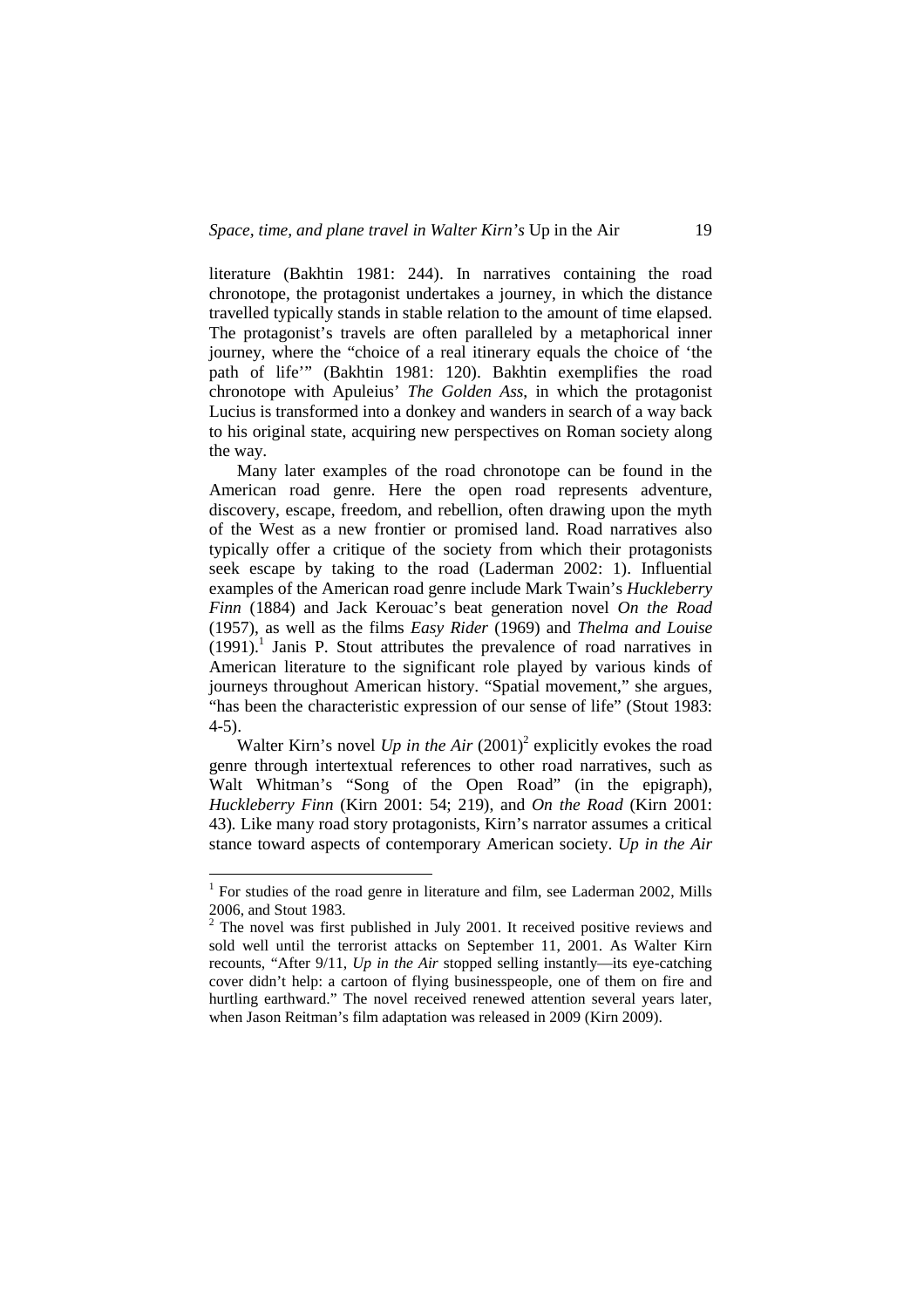differs, however, from many other postwar American road narratives in that the primary mode of transportation is not the automobile, but the airplane.<sup>3</sup> The chronotope of the road is thus refashioned into what I will call, adopting the narrator-protagonist's own term for the space he inhabits, the airworld chronotope. His perceptions of "Airworld" change over the course of the narrative, with space and time becoming increasingly disjointed. By juxtaposing the airworld chronotope with contrasting chronotopes of home and the open road, the novel provides a critique of the commercialization and reification of space and time in contemporary American society and also questions ideals traditionally associated with the American road genre.

#### *Airworld*

 $\overline{a}$ 

The novel's narrator and protagonist Ryan Bingham is a corporate business traveler who exists in a state of constant transit. Although flashbacks reveal that he has previously led a more rooted life, he is now divorced and lacks a permanent residence, dwelling exclusively in what he calls "Airworld," comprised of airplanes, airports, and surrounding hotel chains. He works as a consultant flown in by downsizing companies to give motivational talks to redundant employees, but having begun to question the ethics of his profession, he has submitted his resignation, effective at the end of the workweek depicted in the novel. In the intervening days, Ryan uses his corporate travel account to reach his goal of accumulating one million frequent flier miles by travelling throughout the American West and Midwest. He bases his choices of destination and means of transportation on the number of bonus miles he can earn. He thus flies not primarily for the sake of arriving, adventure, or the pleasure of travel itself, as is often the case in road stories, but in order to receive credit for miles logged. In addition to flights, he acquires these symbolic miles through car rentals, hotel stays, and credit card purchases. Over the course of his six-day odyssey, he meets with a

<sup>&</sup>lt;sup>3</sup> David Laderman observes, "While some very important road movies involve motorcycles, trains, busses, bicycles, or even walking, the most common and most generically privileged vehicle is the automobile" (Laderman 2002: 13). Jessica Enevold's term "narratives of mobility" expands the scope of the road genre to include "transportation by means of walking, hitchhiking, or going by train," as well as non-American narratives (Enevold 2003: 4).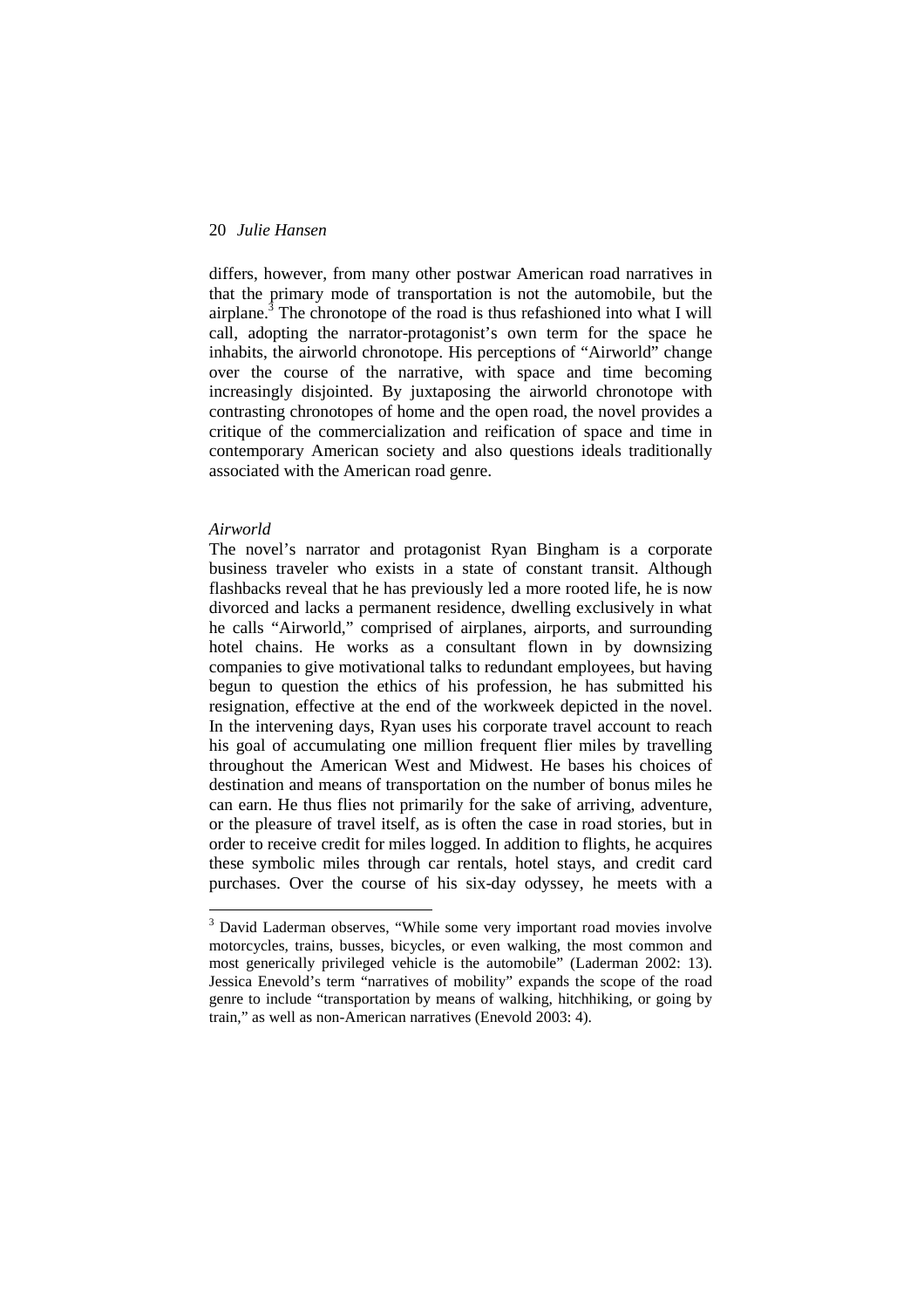coaching client, a management guru, and a publishing agent, and also visits the MythTech company, which he believes is secretly trying to recruit him. Ryan's attempts to pitch his business ideas recall earlier cultural representations of the figure of the traveling salesman, with the difference that Ryan is peddling abstract ideas, rather than concrete wares.<sup>4</sup>

The first pages of the novel draw the reader's attention to the spatial and temporal parameters of the plot through a detailed travel itinerary indicating flight numbers and times, as well as rental car and hotel reservations. Despite occasional deviations, the novel's plot is structured around this itinerary. The narrator adopts the shorthand of itinerary abbreviations in his speech: "BZN to SLC departs on time" (Kirn 2001: 212); "Along with Hartsfield and O'Hare, DIA is one of Airworld's three great capitals" (Kirn 2001: 278). The narrative is addressed in the second-person singular to a fellow passenger who has been randomly seated next to the narrator on an airplane. The narrative as a whole is thus conceived as arising out of a chance encounter determined by the airworld chronotope. By identifying with the narratee, the reader, too, becomes inscribed into the novel's imaginary world of corporate air travel.

"To know me you have to fly with me," declares Ryan in the novel's opening line (Kirn 2001: 1). He characterizes himself as a quintessential flyer, stating, "Planes and airports are where I feel at home" (Kirn 2001: 5), and "I'm in my element up here" (Kirn 2001: 6). He recalls his first flight (when as a teenager he was taken to the hospital by helicopter after an accident) as a pivotal experience because it accorded him an overview of the world:

The landscape looked whole in a way it never had before; I could see how it fit together. My parents had lied. They'd taught me we lived in the best place in the world, but I could see now that the world was really one place and that comparing its parts did not make sense or gain our town any advantage over others.

(Kirn 2001: 141)

Ryan recounts that his attachment to his small Minnesotan hometown subsequently weakened, leading him to adopt the lifestyle of a jet-setter,

 $\overline{a}$ 

<sup>&</sup>lt;sup>4</sup> For a study of the figure of the traveling salesman in American culture, see Spears 1995.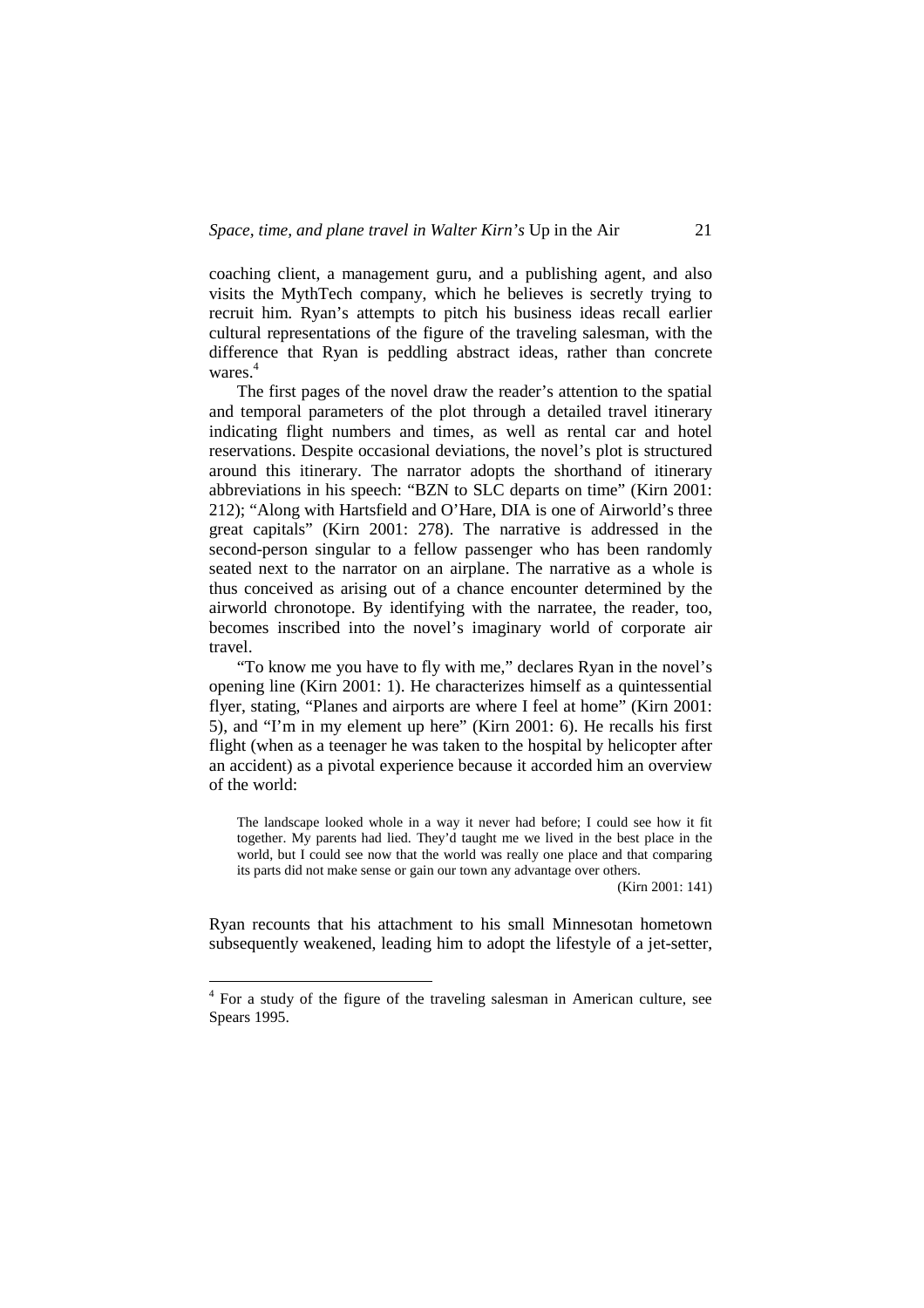which accords him a feeling of omnipresence: "Don't tell me we can't be everywhere at once," he declares (Kirn 2001: 141). As the analysis below will show, however, this illusion of a unified world is gradually undermined over the course of the narrative.

Airworld is depicted as a self-contained realm, existing parallel to the world on the ground. Ryan avers that "America's airspace has its own geography" (Kirn 2001: 59), as well as its own time: "Every flight is a three-act play—takeoff, cruising, descent; past, present, future" (Kirn 2001: 60). It also has particular social codes and conventions, gender roles, and ethical standards, the latter of which Ryan initially believes are better than those on the ground: "In Airworld honesty carries no penalty and deception has no upside" (Kirn 2001: 82). Airworld is further described as "a nation within a nation, with its own language, architecture, mood, and even its own currency—the token economy of airline bonus miles" (Kirn 2001: 7). These abstract miles comprise a reification through which the experience of travel is reduced to a commodity. As Ryan's interlocutor points out, "It's just a number. It doesn't mean a thing" (Kirn 2001: 10). But Ryan claims to value these symbolic miles more than money: "Inflation doesn't degrade them. They're not taxed. They're private property in its purest form" (Kirn 2001: 7). He views them as intrinsic to his identity, as becomes clear from his reaction at the suggestion that he give some away: "The lines we draw that make us who we are are potent by virtue of being nonnegotiable, and even, at some level, indefensible. [. . .] To apologize for your personal absolutes [. . .] means apologizing for your very existence" (Kirn 2001: 39). The abstraction of bonus miles can be seen as a result of the capitalist system. Henri Lefebvre views space as a social construction, arguing that different socio-historical conditions have given rise to different conceptions of space. In particular, "capitalism and neocapitalism have produced abstract space, which includes the 'world of commodities,' its 'logic' and its worldwide strategies" (Lefebvre 1991: 53). He notes that "the spatial practice of neocaptialism" includes air transport (Lefebvre 1991: 59).

Kirn's depiction of Airworld recalls anthropologist Marc Augé's concept of non-place. In *Non-Places: Introduction to an Anthropology of Supermodernity*, Augé argues that an increased speed of travel has contributed to changing notions of time and space, giving rise to a variety of "non-places," including airplanes and airports, which are not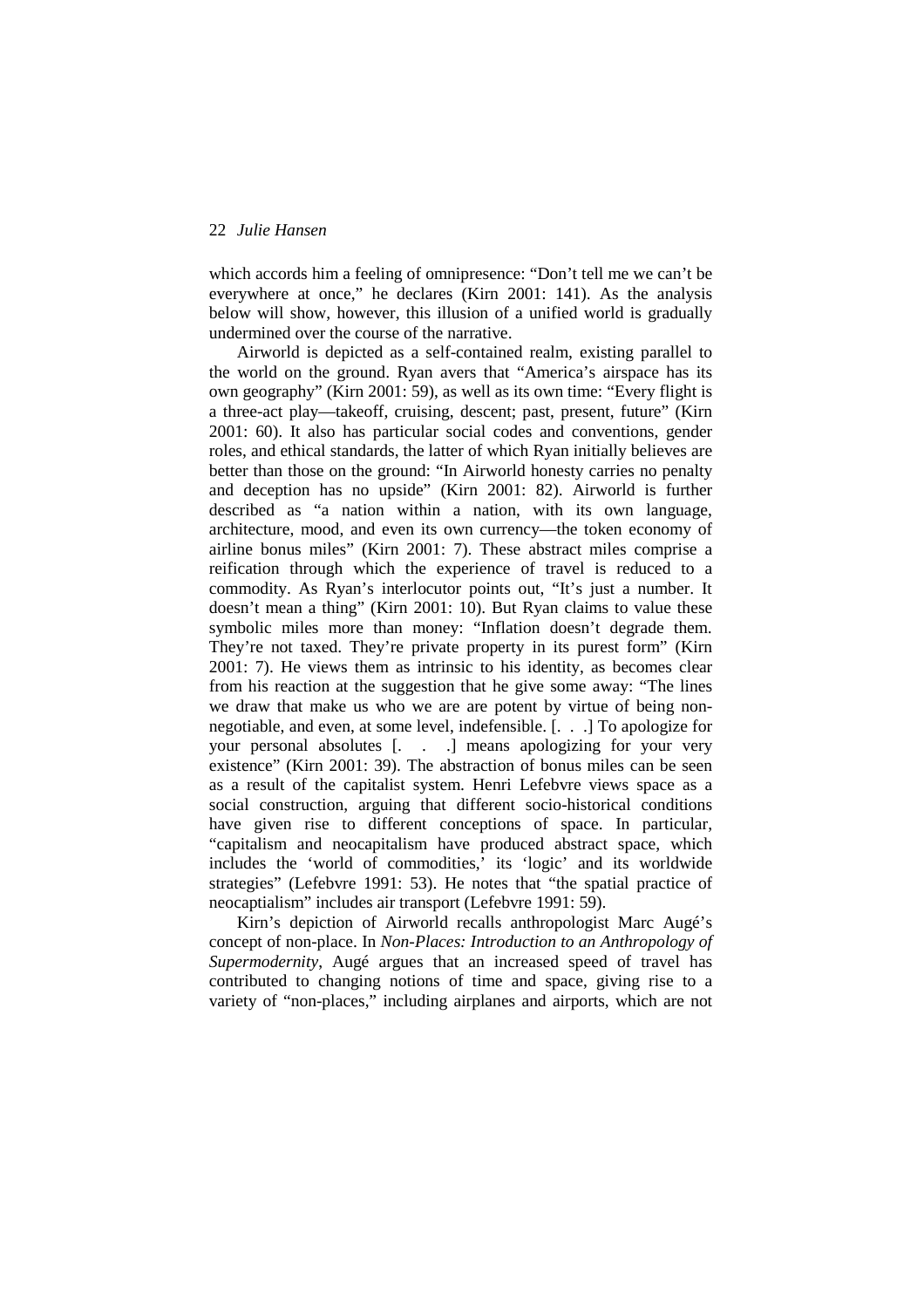tied to "a culture localized in time and space" (Augé 1995: 34). Although the non-place is inhabited, it "cannot be defined as relational, or historical, or concerned with identity" (Augé 1995: 77-78). In nonplaces, time seems to stand still, "as if space had been trapped by time, as if there were no history other than the last forty-eight hours of news, as if each individual history were drawing its motives, its words and images, from the inexhaustible stock of an unending history in the present" (Augé 1995: 104-105).

Kirn's Airworld is similarly devoid of historical perspective. On a flight to Ontario, California, Ryan wonders, "But where's Ontario? I don't really know. A secondary airport outside Los Angeles, a clearing in the suburbs and subdivisions. They call such places faceless, but it's not true. They're bodiless, just signs and streets and lights" (Kirn 2001: 107). He states that "the big-screen Panasonics in the club rooms broadcast all the news I need, with an emphasis on the markets and the weather" (Kirn 2001: 7). He calls the national dailies the *Wall Street Journal* and *USA Today* his "hometown papers" (Kirn 2001: 7), valuing the latter for its undemanding style (Kirn 2001: 215). Jean Baudrillard views this kind of "*universality of the news item* [*le fait divers*] in mass communication" as typical of consumer society, in which "political, historical, and cultural information is received in the same—at once anodyne and miraculous form of the news item" (Baudrillard 1998: 33). The pervasiveness of such media is emphasized in a passage in which a journalist seated next to Ryan on a plane struggles to finish an article before deadline, unwittingly reproducing the text of a news story Ryan had read shortly before in *USA Today* (Kirn 2001: 108). Ryan is seen to suffer from a similar lack of originality; he believes he is writing a new self-help book—a "motivational fable" entitled "The Garage" (Kirn 2001: 28) when in reality he inadvertently plagiarizes someone else's work.

Human relationships in Airworld are superficial, determined solely by physical proximity. Upon learning that a chance acquaintance from his travels has died, Ryan exclaims, "I adored that man." When questioned, "On what basis? [. . .] Occasional proximity?", Ryan counters, "As if there's anything else" (Kirn 2001: 214). Bakhtin argues that the chronotope of the road is often associated with the motif of encounters: "The road is a particularly good place for random encounters. [. . .] the spatial and temporal paths of the most varied people—representatives of all social classes, estates, religions,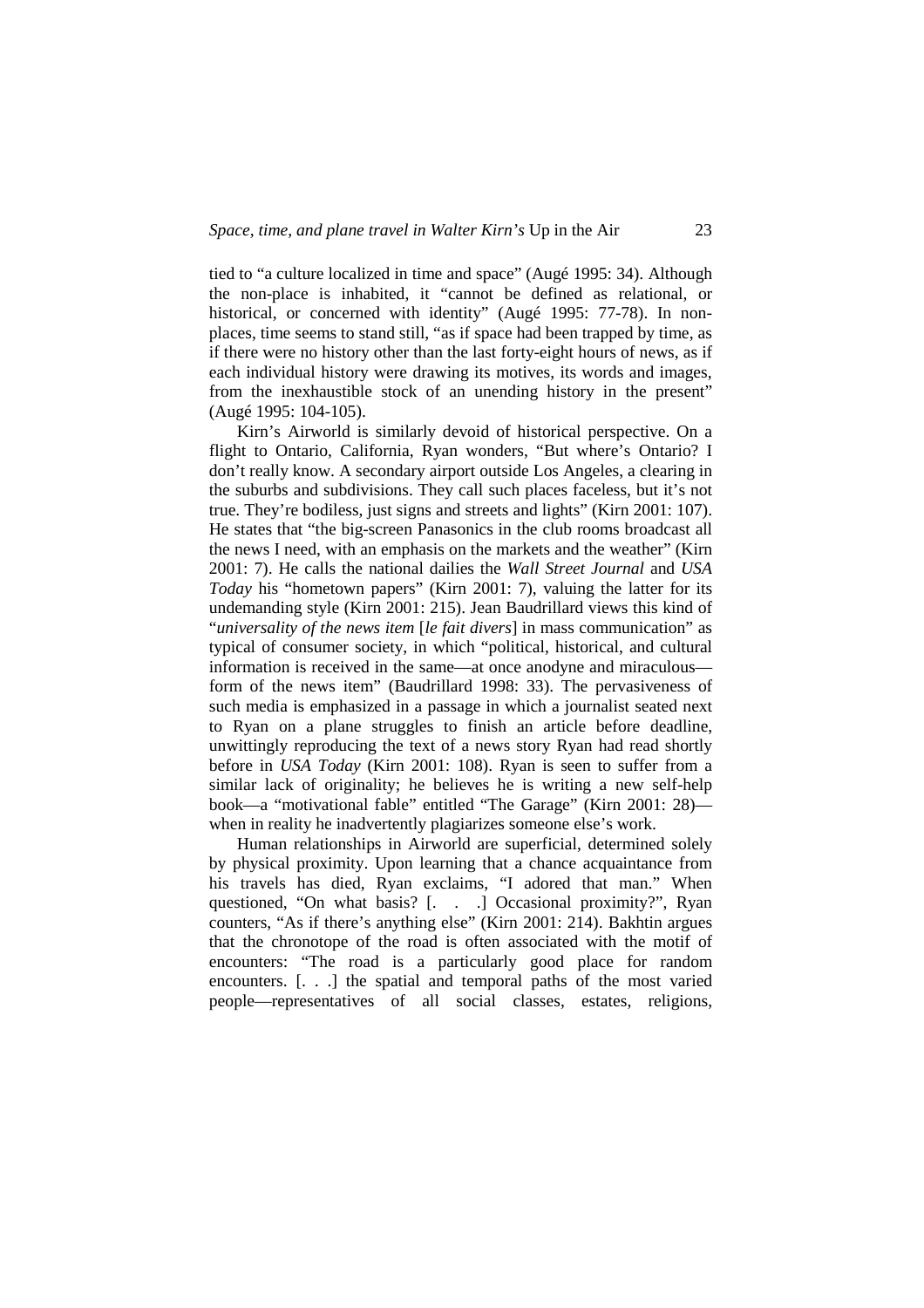$\overline{a}$ 

nationalities, ages—intersect at one spatial and temporal point" (Bakhtin 1981: 243). Although the inhabitants of Airworld are less diverse, limited as they are to business class passengers and airline employees, the plot contains several chance encounters, as Ryan initiates conversations with strangers on each flight, which, he recounts, often lead to one-night stands. He remarks, "Chance is an erratic matchmaker. Now and then it seats me next to women I wouldn't dream of approaching on my own" (Kirn 2001: 36). In its depiction of women as sexual objects, *Up in the Air* recalls earlier examples of the road genre, of which Brian Ireland argues, "When women do appear in this genre, usually they are portrayed in stereotypical, male chauvinist ways [. . .] the treatment of women in the road genre is one of its most troubling aspects" (Ireland 2003: 481); David Laderman similarly notes that road movies tend to "retain a traditional sexist hierarchy that privileges the white heterosexual male" (Laderman 2002: 20).<sup>5</sup>

The stereotypical and superficial character of Airworld comprises part of its appeal to Ryan, who claims, "launch yourself into Airworld, with all its services, and the higher mental functions become irrelevant" (Kirn 2001: 205). Just as the road represents an escape from society in many road narratives, Airworld frees Ryan from the obligations of life on the ground. In the words of Augé, "a person entering the space of nonplace is relieved of his usual determinants [. . .] he tastes for a while [. . .] the passive joys of identity-loss (Augé 1995: 103). Similarly, Pico Iyer, reflecting on how frequent travel influences perceptions of place, argues that "Airports can be vertiginous places because we have nothing to hold our identities in place there" (Iyer 2000: 62). Ryan, however, presents the idea of identity loss as a desirable state in his explanation of what makes a particular hotel chain successful:

<sup>&</sup>lt;sup>5</sup> Although Enevold also characterizes the road in American road narratives "as a primarily male territory in which the travel experience becomes a male identity project which engages in a culturally dependent spatial othering of women and minorities" (Enevold 2002: 158), she identifies an ongoing rearticulation of the genre, in which the protagonists of narratives of mobility are female, and which she believes "will lead to the formulation of new identity processes which will [. . .] make more room and road for the female mobile subject" (Enevold 2002: 169).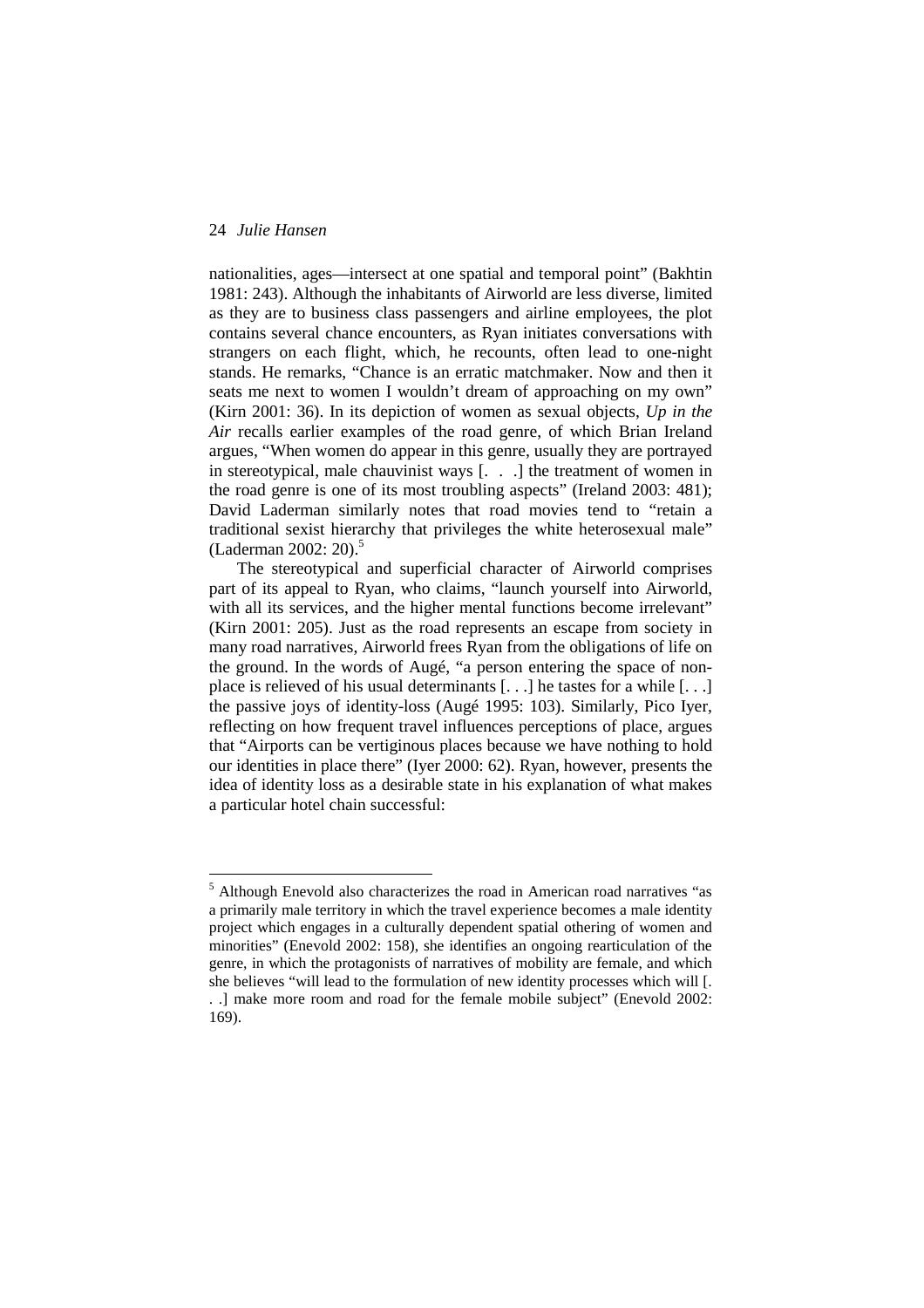Every great corporation does one thing well, and in Marriott's case it's to help guests disappear. The indistinct architecture, the average service, the roomtemperature, everything. You're gone, blended away by the stain-disguising carpet patterns, the art that soothes you even when your back's turned. And you don't even miss yourself. That's Marriott's great discovery. Invisibility, the ideal vacation. No more anxiety about your role, your place. Rest here, under our cloak. Don't fidget, it's just your face that we're removing. You won't be needing it until you leave, and here's a claim check. Don't worry if you lose it. (Kirn 2001: 214-15)

Ryan prefers franchises to independent restaurants for the same kind of uniformity: "Unless a dish can be made to taste as good no matter where it's prepared, LA or Little Rock, it doesn't entice me" (Kirn 2001: 75). Of airports, he comments, "By rotating its personnel, who pop up again and again in different cities, the airline creates a sense in flyers like me of running in place. I find this reassuring" (Kirn 2001: 56). At the same time, Airworld is described as a distillation of particular tendencies of the outer world into their purest, hyperreal form—a place in which "the passions and enthusiasms of the outlying society are concentrated" (Kirn 2001: 7). For Ryan, Airworld represents a refuge from life on the ground, but he also expresses ambivalence toward it. As the narrative progresses, Airworld becomes increasingly associated with the very aspects of American life—such as overcrowding and commercialization—which he seeks to escape. He views the airline's bonus program as a way to beat the commercialized system at its own game: "For years, Great West has been my boss, my sergeant, dictating where I went and if I went, deciding what I ate and if I ate. My mileage is my one chance to strike back, to snatch satisfaction from humiliation" (Kirn 2001: 38).

Unlike the road chronotope, in which there is a close correlation between time elapsed and distance covered, the airworld chronotope highlights a disjunction between time and space resulting from air travel. Spatio-temporal relationships appear unstable to Ryan. Air itself represents an abstract, undefined space, a quality highlighted by the idiom in the novel's title, designating a state of uncertainty.<sup> $\delta$ </sup> Ryan can be seen to be "up in the air" in two senses: literally, as he spends much of his time traveling in airplanes, and figuratively, in that his future is uncertain. The phenomenon of jet lag is repeatedly mentioned in the

 $\overline{a}$ 

<sup>6</sup> *The American Heritage Dictionary of Idioms* states that this "metaphoric expression likens something floating in the air to an unsettled matter" (Ammer 1997: 449).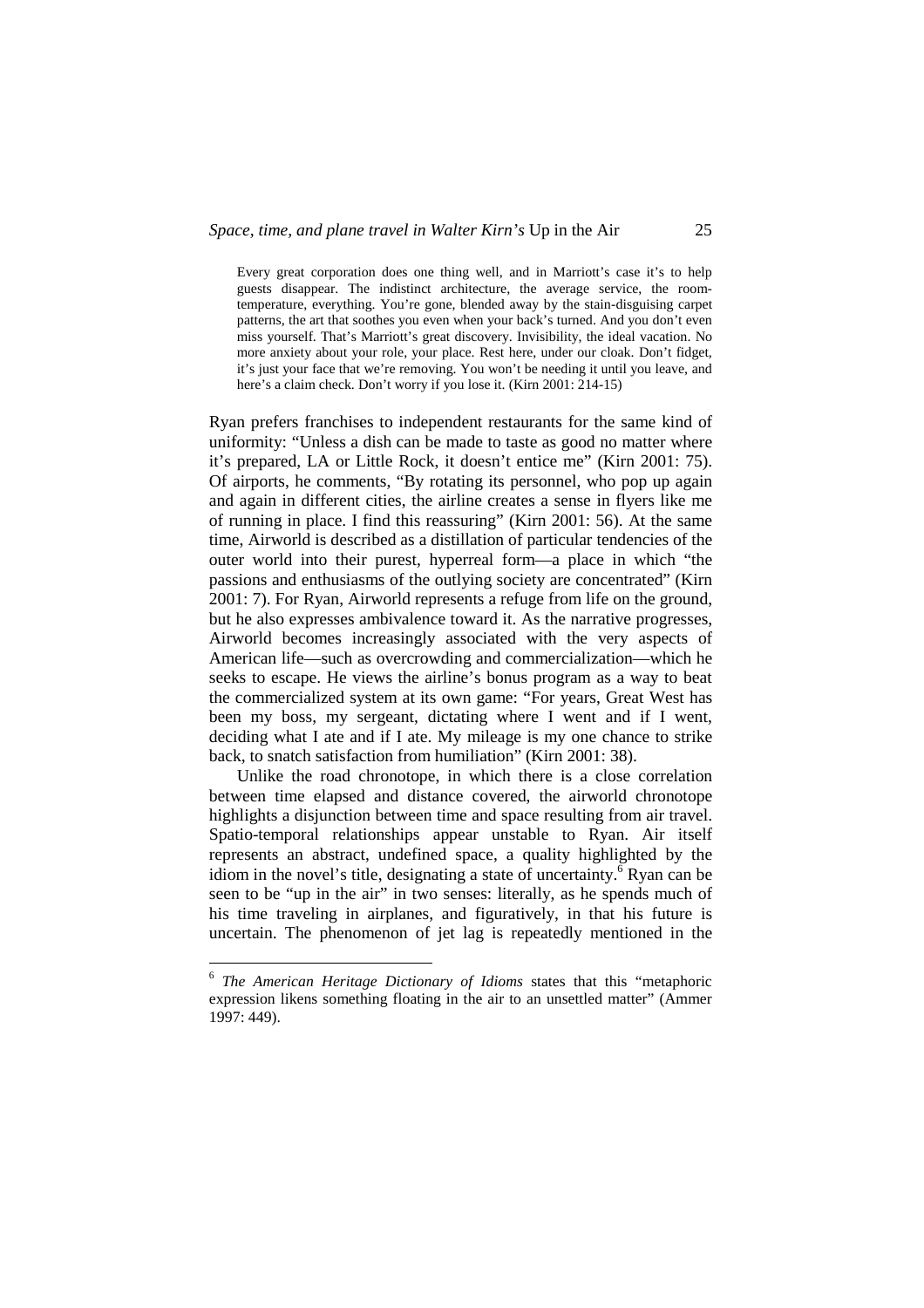$\overline{a}$ 

novel, as when passengers "reset their watches from Central time to Mountain. For some of them this means a longer day, for others it means eating supper before they're hungry" (Kirn 2001: 1). Jet lag results in disorientation, leading Ryan to wonder, "It's Wednesday down there, but what day is it up here?" (Kirn 2001: 173). Although he does not transverse more than three time zones as he flies over the American Midwest and West, he nevertheless uses the excuse of jet lag to justify ordering a drink in the morning.

## *The contrasting chronotopes of home and the road*

A literary text may contain multiple chronotopes, which stand in various relations to one another. "Chronotopes are mutually inclusive," writes Bakhtin, "they co-exist, they may be interwoven with, replace or oppose one another, contradict one another or find themselves in ever more complex interrelationships" (Bakhtin 1981: 252). Gary Saul Morson and Caryl Emerson characterize interaction between chronotopes as dialogic, noting that "in society and in individual life, chronotopes also compete with each other. As senses of the world, they may implicitly dispute (or agree with) each other" (Morson and Emerson 1990:  $369$ ).<sup>7</sup> As Barbara L. Pittman explains, "a novel is not finally reducible to a single chronotope but is a complex of major generic chronotopes and minor chronotopic motifs," creating "a web of competing chronotopes in dialogue and a central chronotope that serves as a unifying ground" (Pittman 1995: 778). Jay Ladin observes that "from the reader's point of view, chronotopes become 'visible' by comparison with other kinds of space-time" (Ladin 1999: 219).

The dominant chronotope in Kirn's novel is that of Airworld, which is in turn highlighted by interaction with the contrasting chronotopes of home and the road. Ryan defines his lifestyle and identity in contrast to a domestic chronotope, claiming that unlike his colleagues, he has "never aspired to an office at world headquarters, close to hearth and home and

 $7$  Later in the same chapter, Morson and Emerson write, "works often contain more than one chronotope. Some may be drawn from life, others from literary works of various genres; still others may be present as congealed events in specific chronotopic motifs. In life, too, particular institutions or activities combine and are constituted by diverse chronotopes" (Morson and Emerson 1990: 426).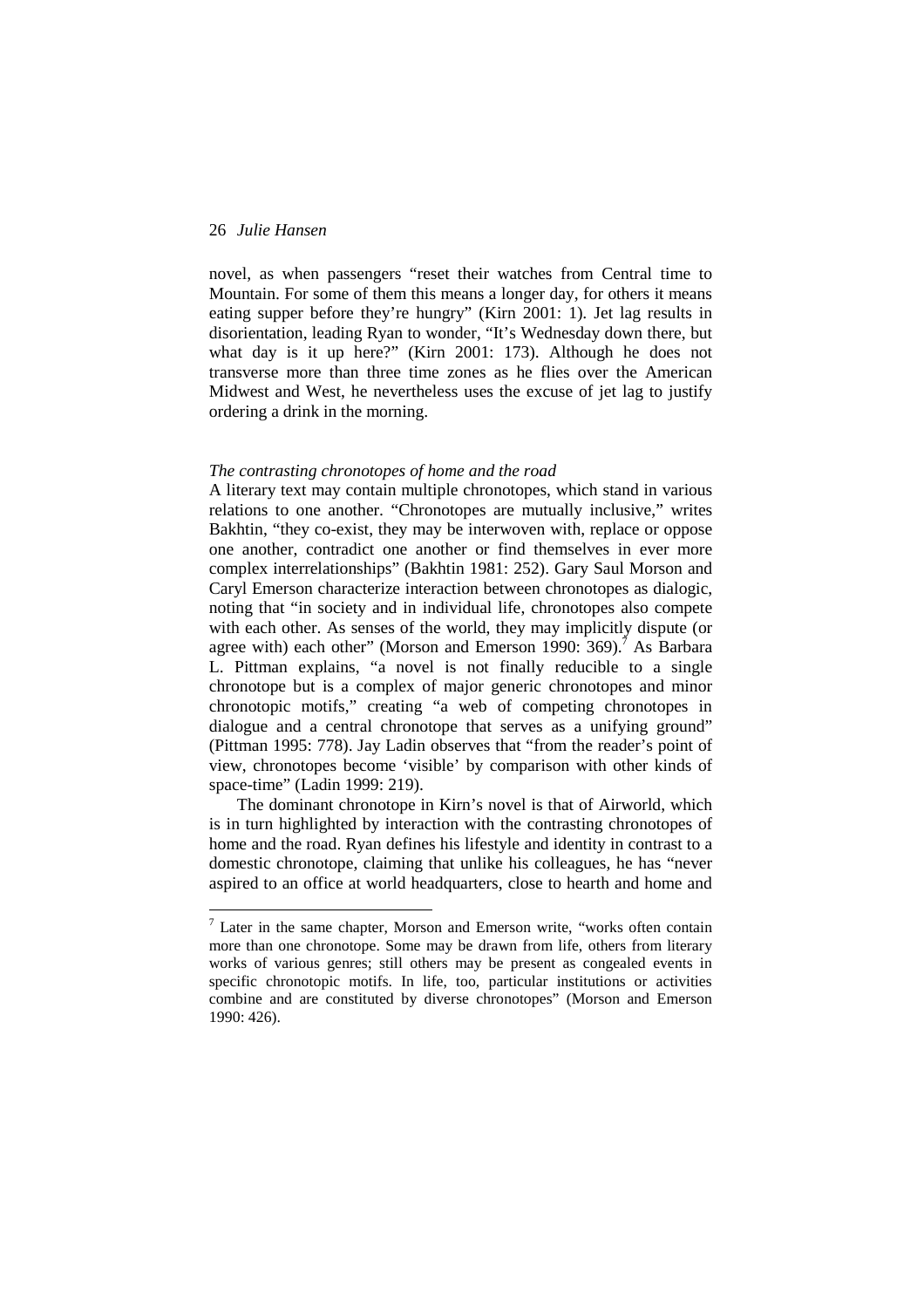skybox, with a desk overlooking the Front Range of the Rockies and access to the ninth-floor fitness center. I suppose I'm a sort of mutation, a new species, and though I keep an apartment for storage purposes [. . .] I live somewhere else, in the margins of my itineraries" (Kirn 2001: 7). The ideal of home is embodied in different ways by the female characters of Linda and Alex. The former flight attendant Linda urges Ryan to buy a house in her neighborhood, prompting him to declare, "Homeowning may not be in my makeup" and "A zip code is something I'd rather do without" (Kirn 2001: 25). Alex, who like Ryan travels on business, decorates her hotel rooms with objects from home. She observes, "I miss my own bedroom, my stuff. I think we all do," while Ryan explains, "I don't comment. I let her think I'm human too" (Kirn 2001: 99).

Ryan's relatives inhabit a domestic chronotope. This is especially true of female characters in the novel, such as his mother, whom he describes as possessing "a developed sense of place; her mental map of the country is zoned and shaded according to her ideas about each region's moral tenor and general demographics" (Kirn 2001: 86). In arranging a marriage and choosing a house for their younger sister Julie, Ryan's sister Kara strives to create the kind of historically and geographically rooted life that Ryan flees. He states, "Kara's goal is time travel, it seems: a marriage that will approximate our parents' and secure our family's future in its old county. Even the house [. . .] could double for the home place" (Kirn 2001: 32-33).

When Ryan takes a brief road trip with Julie, their differing perceptions of geographical space become apparent. In his description of their car trip, Ryan contrasts Julie's view of geographical space with his own mental map of the United States. While she "holds fundamentalist attitudes toward time and space and motion" (Kirn 2001: 201), Ryan conceives of the distance between two points as dependent on their proximity to airports:

As long as you're aimed at a city with an airport, you can get anywhere from anywhere and there's no such thing as a wrong turn. That's why I didn't consider myself off course last night while driving north in accordance with Julie's request to get her as close as I could to Minnesota before I flew back to Utah and then Nevada. It seemed to surprise her when I agreed to this, perhaps because she holds fundamentalist attitudes toward time and space and motion. [. . .] She failed to take into account my mental map. In Billings, Montana, I'd find a portal to Airworld, and I could be back in Salt Lake by 9 A.M. then off to Vegas by noon. (Kirn 2001: 201)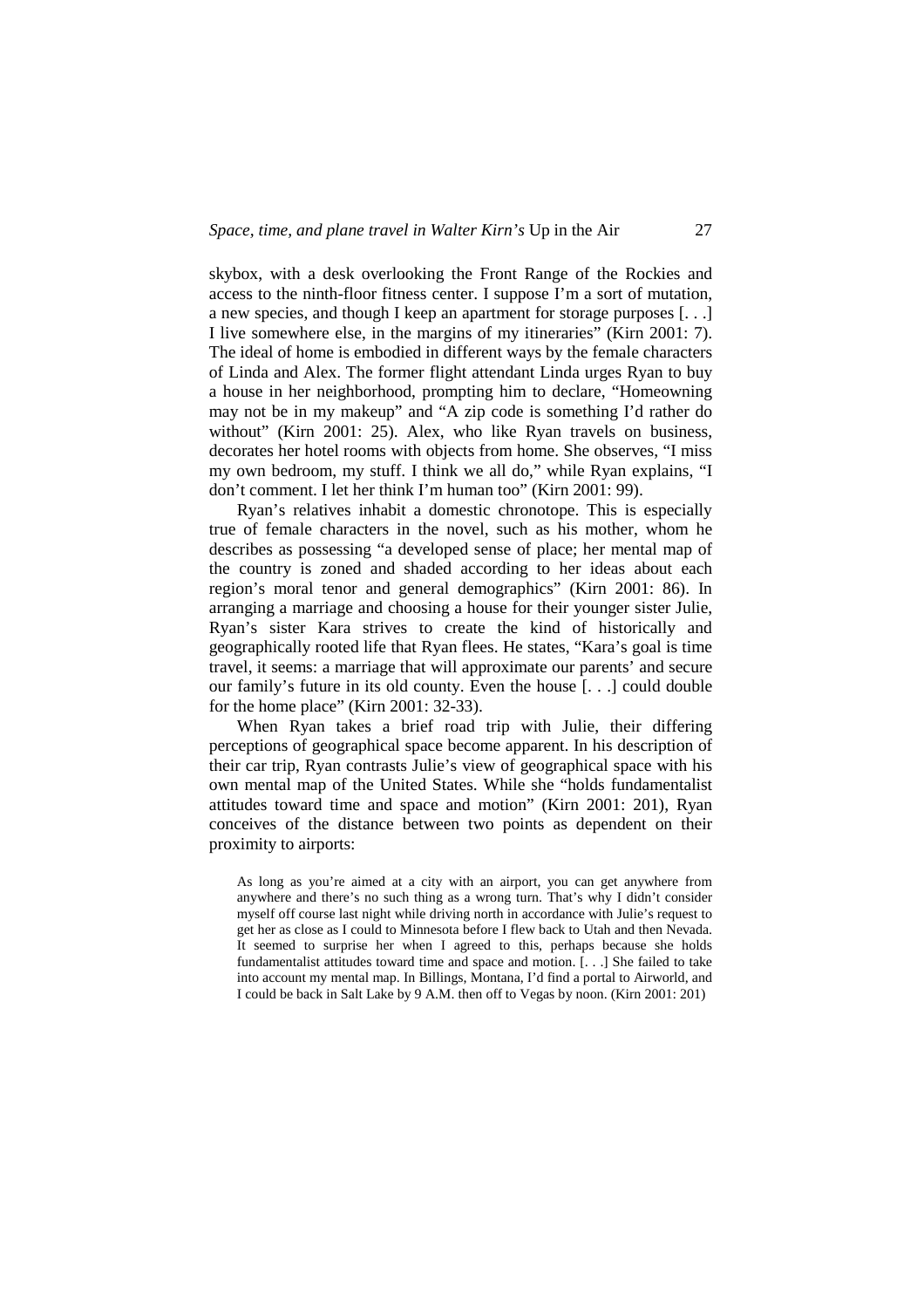On the few occasions when Ryan travels by car, these trips either culminate at an airport, or turn out to be circular and disorienting.

The contrasting chronotopes of Airworld and home collide when, temporarily stranded in an airline lounge by a delayed flight, Ryan runs into his ex-wife's new husband Mark. He is a real estate agent who tries to sell Ryan a house in a new development. Because it raises the issue of a more settled life, this chance encounter is disconcerting to Ryan, who experiences it as "a jolt, collapsing time and space" (Kirn 2001: 160). Using arguments such as, "we all need a place to call our own. This is America. This is what we're promised" (Kirn 2001: 163), Mark peddles a commodified ideal of home which Ryan categorically rejects. His aversion is apparent elsewhere in the text, as well. Of home décor magazines, he remarks, "They intrigue me, these pictures, because the rooms they showcase strike me as buffed-up funeral parlors, basically, designed to display and preserve the upright dead" (Kirn 2001: 155). The homes Ryan visits in the course of the narrative are described as artificial and excessive. His sister Kara's house is located in "a suburb that might have been squeezed from a tube" (Kirn 2001: 32). His client Art Krusk's "palace in Mafia Moderne" is described as "offensive" for its "fresh sod lawn whose seams still show and a faux-marble fountain of dancing cupids" (Kirn 2001: 68), and the golf course adjacent to it is deemed an ecological "sin" (Kirn 2001: 67). Ryan justifies his own homelessness with his distaste for urban sprawl: "I look down on Denver, at its malls and parking lots, its chains of blue suburban swimming pools and rows of puck-like oil tanks, its freeways, and the notion of seeking shelter in the whole mess strikes me as a joke" (Kirn 2001: 25).

The narrative suggests, however, that Ryan's self-characterization as a jet-setter belies a longing for home. He comments, "My dream is to land a position in brand analysis, a benevolent field that involves less travel and can be done from home" (Kirn 2001: 15). Underlying this vague longing is a sense of loss—a motif which appears in various forms, both literal and metaphorical, throughout the narrative: Ryan mourns his father's death, as well as his own divorce. Significantly, he relates that he began flying regularly after his marriage began to falter (Kirn 2001: 27). Although Ryan initially appreciates travel for what Augé calls the "passive joys of identity-loss" (Augé 1995: 103), they are replaced in the novel by a growing suspicion that he has fallen victim to identity theft when mysterious charges appear on his credit card and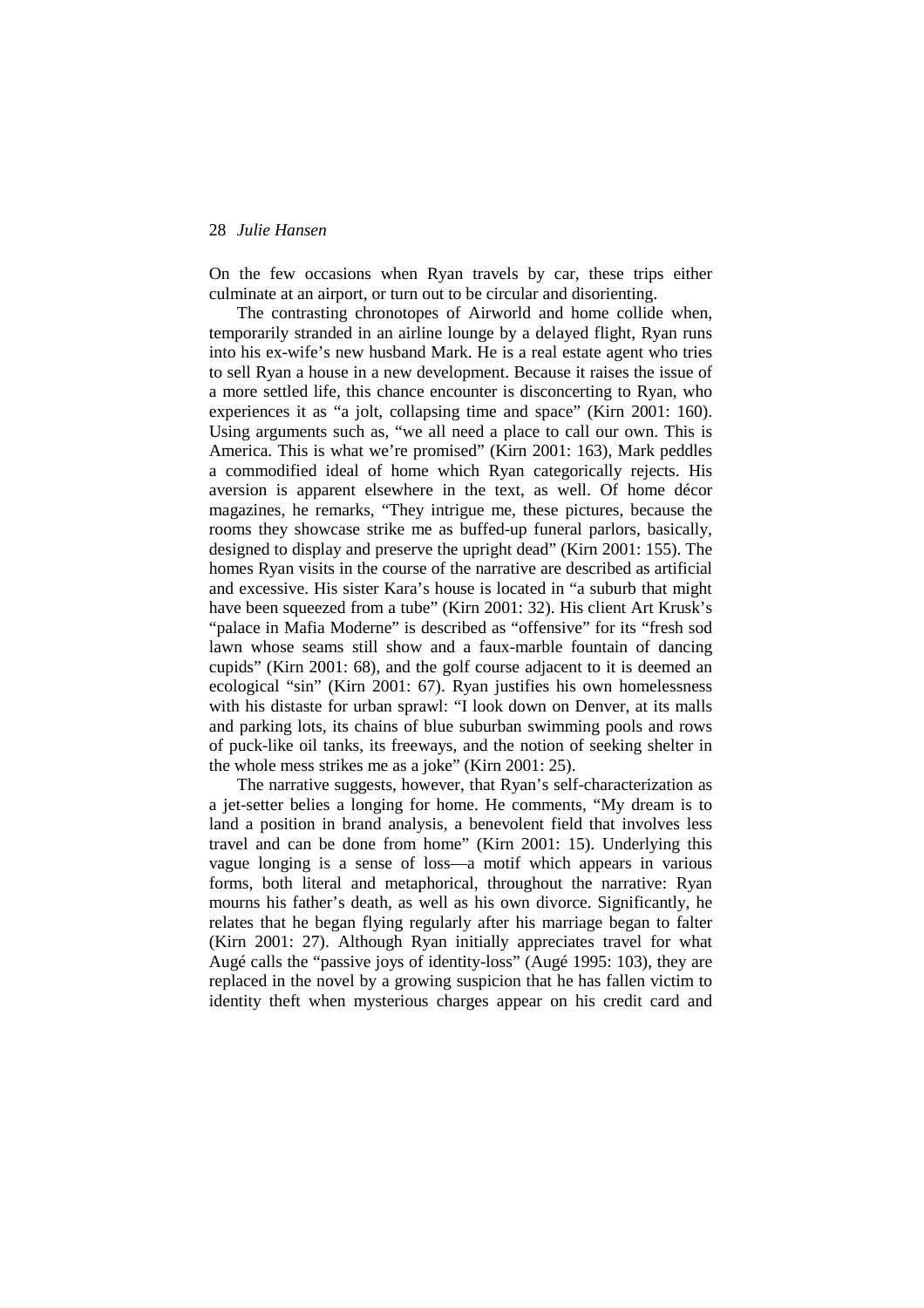bonus miles disappear from his frequent flier account. The suggestion of financial identity theft can also be read metaphorically as a loss of Ryan's individuality. This is a loss from which American society also suffers, according to the critique expressed in passages such as this one:

in the course of certain American lives, way out in the flyover gloom between the coasts, it's possible to arrive—through loss of love, through the long, formless shock of watching parents age, through inadequacies of moral training, through money problems—at a stage or juncture or a passage—dismiss the buzzwords at your peril—when we find ourselves alone in a strange city where no one lives any longer than he must and all of our neighbors come from somewhere else. (Kirn 2001: 276)

Using flight as a metaphor for the idea of "the path of life," this passage expresses a generalization about American life as characterized by loneliness and loss. Other forms of loss are represented by Ryan's memory lapses, when he is unable to remember having been in a particular city the previous week (Kirn 2001: 70; 150), and embodied by the redundant corporate employees to whom Ryan gives pep talks.

By opting out of a mainstream American notion of home in favor of Airworld—much as Huck Finn takes to the Mississippi River—the protagonist assumes an outsider's position from which he can literally look down upon and criticize the world. Ryan views his accumulation of frequent flier miles as a rebellion against the commercialized world, epitomized by the airline. His belief that Airworld offers an escape proves to be an illusion, however, as exemplified by his growing suspicion that his movements and purchases are being tracked for the purposes of manipulating consumer behavior. While air travel had previously appealed to Ryan because it gave him a sense of a unified perspective on the world, he now begins to believe that he is the one being watched.

#### *The disjointedness of space and time*

Despite Ryan's self-proclaimed allegiance to Airworld, he grows disillusioned with it as he closes in on his goal of one million bonus miles. At the same time, the temporal-spatial matrix of Airworld is depicted as increasingly disjointed. This is first suggested when Ryan feels "out of sorts, confused," because his hotel room deviates from the standard layout of his favorite chain, whose name—Homestead Suites—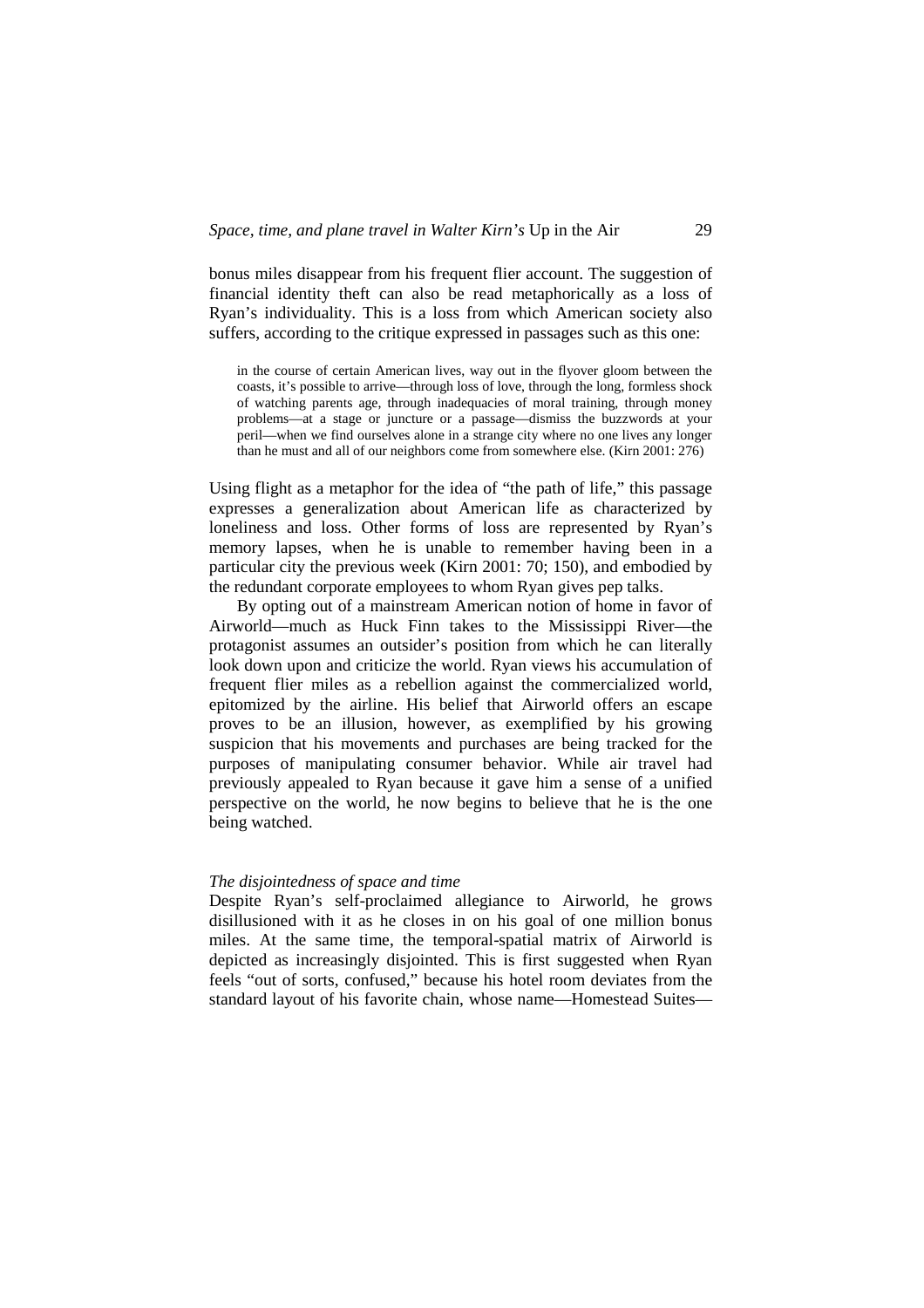alludes ironically to the idea of the Western frontier (Kirn 2001: 85). He then sees a financial analyst he had met on a flight to Reno earlier the same day on a television program ostensibly set in New York. This leads Ryan to reflect on the illusory nature of place: "Though he must have taped it in Reno this afternoon, the set features a lit-up New York skyline. It's the little deceptions that no one catches that are going to dissolve it all someday. We'll look at clocks and we won't believe the hands" (Kirn 2001: 86). On his victorious final flight, Ryan, unable to pinpoint his exact location and thus the precise moment at which he has reached his goal of one million miles, reflects on the relative nature of time: "Factoring in leap years and cosmic wobble, our anniversaries aren't our anniversaries, our birthdays are someone else's and the Three Kings would ride right past Bethlehem if they left today and they steered by the old stars" (Kirn 2001: 296). This uncertainty with regard to the passage of time recalls Lefebvre's argument that as a result of capitalism, time has lost its connection to space: "It is recorded solely on measuringinstruments, on clocks, that are as isolated and functionally specialized as this time itself. Lived time loses its form and its social interest [. . .] Economic space subordinates time to itself" (Lefebvre 1991: 95). The passage of time is significant to Ryan only in relation to his progress toward the goal of accumulating one million bonus miles.

Ryan's spatio-temporal disorientation is further evidenced by his difficulty in distinguishing one city from another and by his memory lapses about where he has recently been. "The cities don't stick in my head the way they used to," he observes (Kirn 2001: 150). It is as if Ryan suffers from the effects of what Frederic Jameson calls "postmodern hyperspace," which he characterizes as "transcending the capacities of the individual human body to locate itself, to organize its immediate surroundings perceptually, and cognitively to map its position in a mappable external world" (Jameson 1984: 83). Ironically, while Ryan begins to lose his bearings in the physical world, he hopes for a new job at the MythTech company, which aims to create a "perfect comprehensive map" of commerce (Kirn 2001: 248).

Whereas the American road genre is typically characterized by open space and unlimited time, Kirn's protagonist perceives both time and space as contracting as the narrative progresses. The narrative timeframe is limited to six days and Ryan races against the clock to acquire the remaining miles before his corporate credit card is canceled. At the same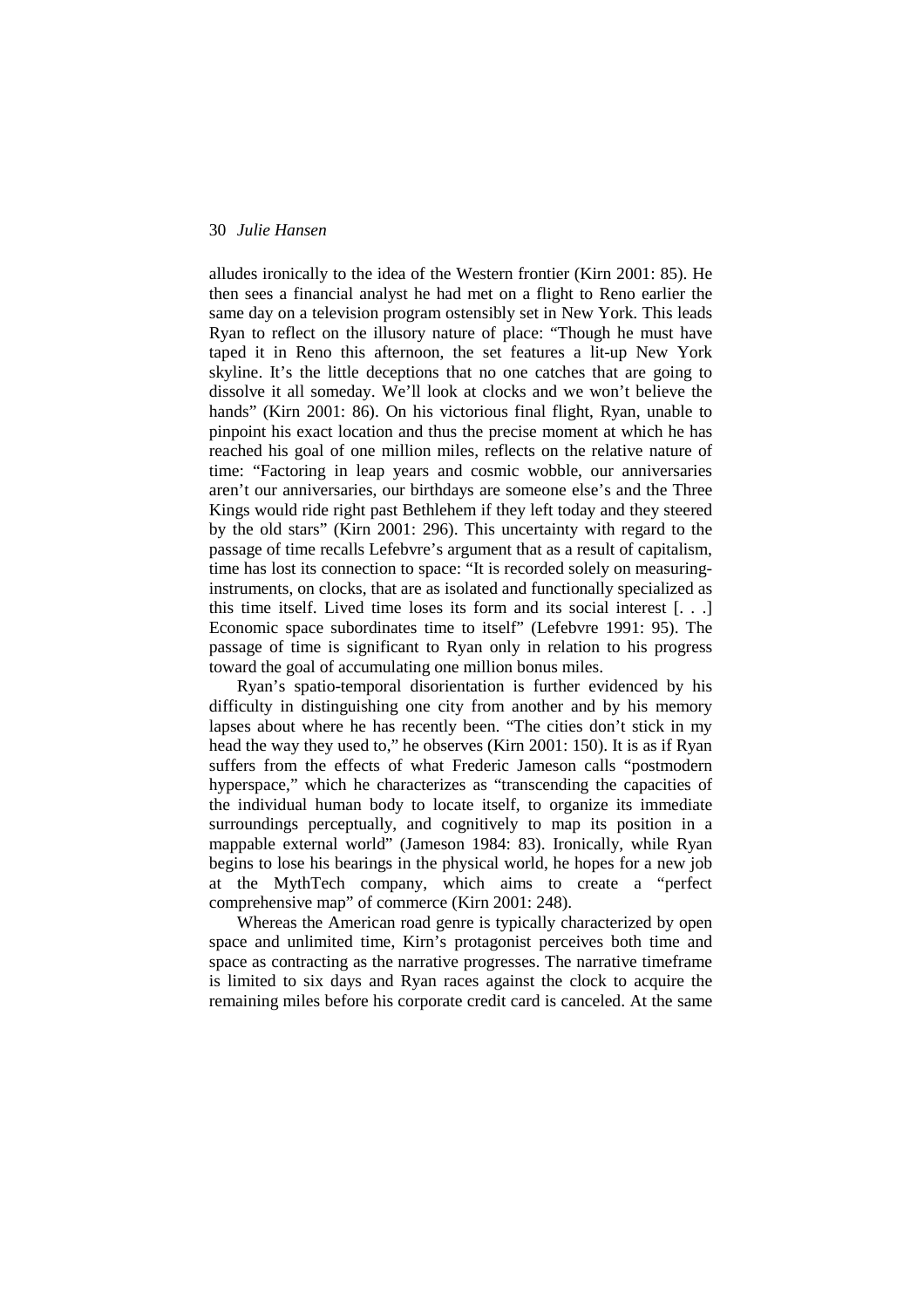time, he begins to experience the physical space of Airworld as cramped and claustrophobic, as expressed in statements such as: "Sealed in a tube again, but going nowhere" (Kirn 2001: 167), and "There's no room to move, to gesture" (Kirn 2001: 172). Passengers are described as physically compressed, "six inches shorter than they should be" (Kirn 2001: 181). Just as the air on the ground is described as polluted by smoke from forest fires, the recycled air inside planes is described as polluted by "superviruses [. . .] steeled by exposure to diverse immune systems and virtually injected into the lungs by high-efficiency ventilation systems" (Kirn 2001: 106). Ryan begins to feel an aversion to airports and no longer wants to fly (Kirn 2001: 180). Kirn's depiction of contracting space and time recalls David Harvey's concept of "timespace compression." Harvey argues that capitalism's emphasis on fast production has given rise to a change in conceptualization of time and space:

Strong currents of innovation have focused on speed-up and acceleration of turnover times. Time-horizons for decision making [. . .] have shortened and lifestyle fashions have changed rapidly. And all of this has been coupled with a radical reorganization of space relations, the further reduction of spatial barriers, and the emergence of a new geography of capitalist development. These events have generated a powerful sense of time-space compression. (Harvey 1990: 426)

Airworld turns out to be subject to the same time-space compression engendered by capitalism on the ground.

The novel also rejects the idea, prevalent in the American road genre, that travel brings discovery. Ryan both alludes to and discredits the myth of the West as a new frontier when he observes, "The West gave people so much trouble once, mostly because they couldn't see over its ridges, but now we can, and it's just another place" (Kirn 2001: 191). The linearity of travel is also rejected; when plotted on a map, Ryan's traversal of the Western United States is zigzagging and circular, full of detours. Significantly, his last stop in the novel is Las Vegas symbolizing a "dead end" in many American road movies (Ganser et al 2006: 13). Here he attends the "GoalQuest" business conference, the name of which plays ironically on the motif of a quest, common in the road genre (Ireland 2003: 479). While the quest narrative "suggests a movement *toward* something" (Laderman 2002: 20), Ryan's only goal or quest consists of his pursuit of frequent flier miles. While American road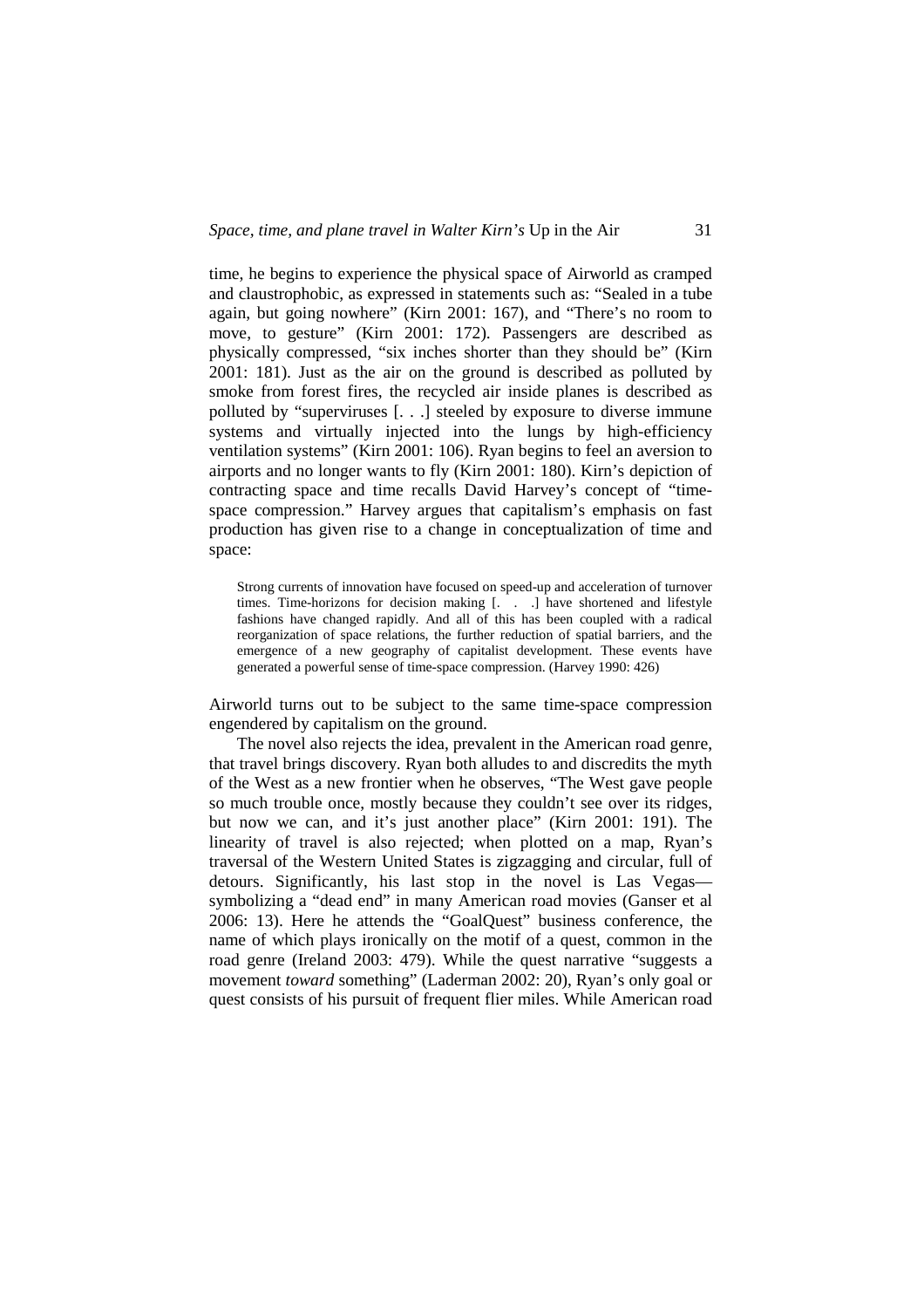narratives typically depict movement from East to West—with the West "associated with images of the frontier and the idea of freedom" (Ireland 2003: 475), the final leg of Ryan's journey completes a round trip, ending where his life began, in his home state of Minnesota.

On his final flight, Ryan questions the need to travel at all in the following passage, which recalls his feeling, during his very first flight, "that the world was really one place" (Kirn 2001: 141):

The mist just keeps on lifting and soon I'll be able to see all the way, as far as the earth's curvature allows. It's a blessing, that curvature, that hidden hemisphere—if we could take it all in at once, why move? and it may be the reason why one-ways cost the same as round-trips. They're all round-trips, some are just diced up in smaller chunks. (Kirn 2001: 295)

There are indications in the final chapter that Ryan has returned to the starting point of his life journey in a metaphorical sense, as well. Movement through space begins to seem pointless: "We move 'over there,' which feels like the same place and wasn't, to my mind, worth the whole upheaval, emotional and physical, of getting to" (Kirn 2001: 240). Despite an ongoing effort to expand his active vocabulary, he now observes, "I'm back the way I started; single syllables" (Kirn 2001: 298). The circularity of Ryan's inner journey is further represented by the closing scene, in which he dials his own phone number. Upon hearing his own, previously recorded voice declare, "You're there," he responds "We're here" (Kirn 2001: 303). Steven Connor holds, in his cultural history of ventriloquism, that there is an "inalienable association between voice and space. [. . .] the voice takes up space, in two senses. It inhabits and occupies space; and it also actively procures space for itself. The voice takes place in space, because the voice *is* space" (Connor 2000: 12). Ryan's short conversation with his past self, in which he uses the spatial deictic pronouns "there" and "here," can be seen to overcome the spatial distance between "there" and "here," as well as the temporal distance between the moment of recording and the present. It also overcomes the disjunction between time and space by bringing together the temporal and spatial axes (there/here is connected to past/present), and it is at this point that Ryan finds himself in a metaphorical sense.

Dominant chronotopes within literary texts, Ladin argues, "define and limit the ways in which human character can exist in the narrative" (Ladin 1999: 223). At the end of his airplane odyssey, Ryan relinquishes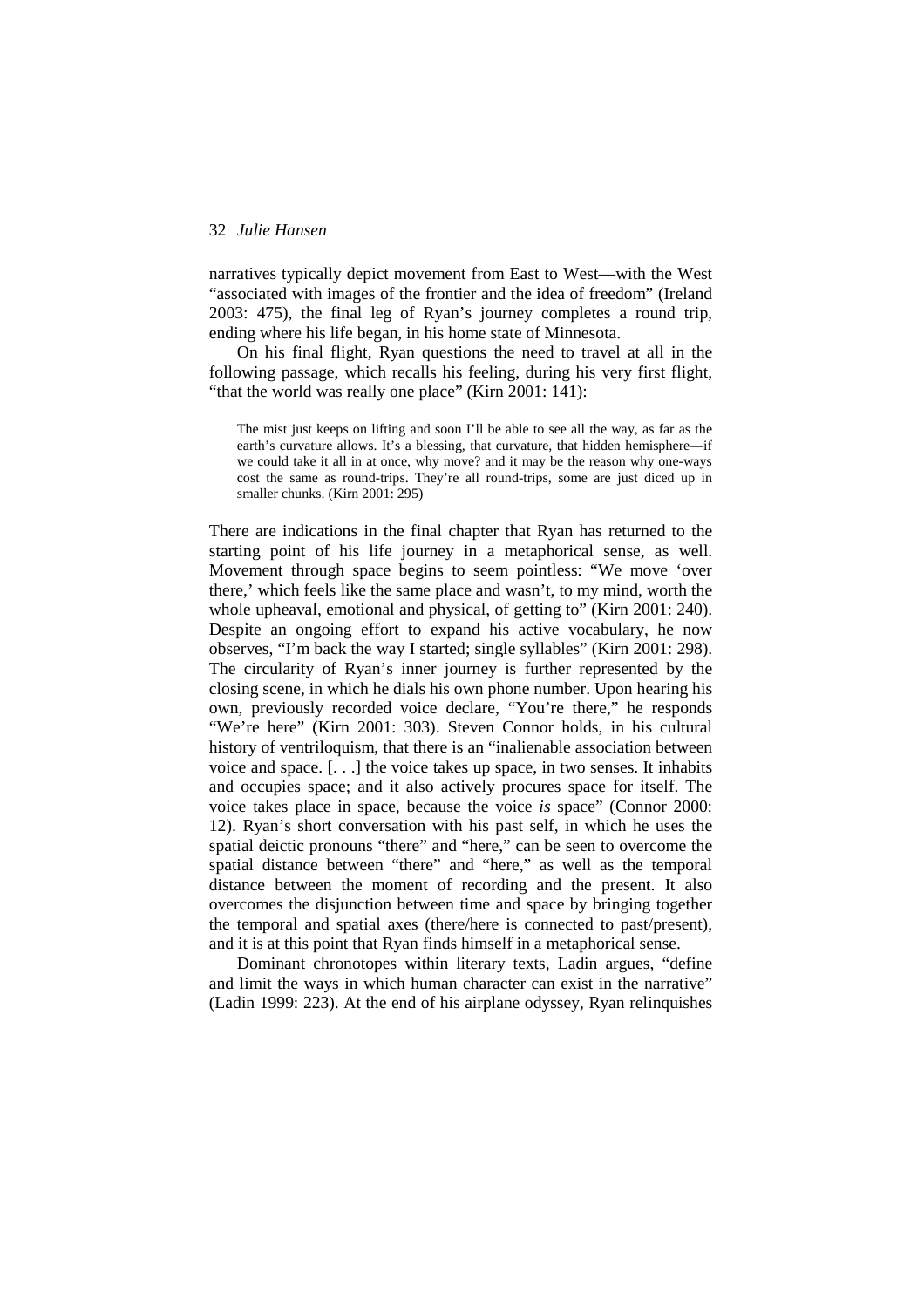not only flying, but also his accumulated mileage, explaining that he no longer has any use for it. But he has identified himself with Airworld to such an extent that the reader is left to wonder if he can survive outside it. None of his future plans are realized: the management guru buys someone else's idea, Ryan's book manuscript turns out to be a plagiary, and MythTech headquarters have relocated to Canada. During his final flight, having passed the one-million-mile mark, he reveals that he suffers from increasingly frequent seizures, which he fears may be symptomatic of a serious illness (Kirn 2001: 302). He plans to drive to the Mayo Clinic alone, "in case it's not good news" (Kirn 2001: 302). While Sal Paradise in Kerouac's *On the Road* proclaims "the road is life" (Kerouac 1991: 211), Ryan's journey ends with the possibility of death.

#### *Conclusion*

*Up in the Air* suggests that travel is no longer linear and teleological; it results not—as in more traditional road narratives—in arrival, discovery, opportunity or escape, but merely in the accumulation of abstract miles. Early in the novel, Ryan, recalling a cross-country car trip with a Kerouac-reading girlfriend, makes the following metafictional comment on the road genre:

I wanted to show her something she hadn't seen. I failed. Nothing there. That America was finished. Too many movies had turned the deserts to sets. [. . .] And everywhere, from dustiest Nebraska to swampiest Louisiana, folks were expecting us, the road-trip pilgrims. They sold us Route 66 T-shirts, and they took credit cards. [. . .] The real America had left the ground and we'd spent the summer circling a ruin. Not even that. An imitation ruin. (Kirn 2001: 43)

This passage, which suggests that the trope of the open road has been exhausted, replaced by simulacra, is preceded by the assertion that the air "is the place to see America, not down there, where the show is almost over" (Kirn 2001: 42). By the end of the novel, however, Ryan has come to view air travel, as well, as incapable of offering anything new to the traveler. Although he initially sees the non-place of Airworld as a refuge, he grows disillusioned with it over the course of the narrative, concluding that it is subject to the same commercializing forces which have exploited space on the ground and made time a commodity.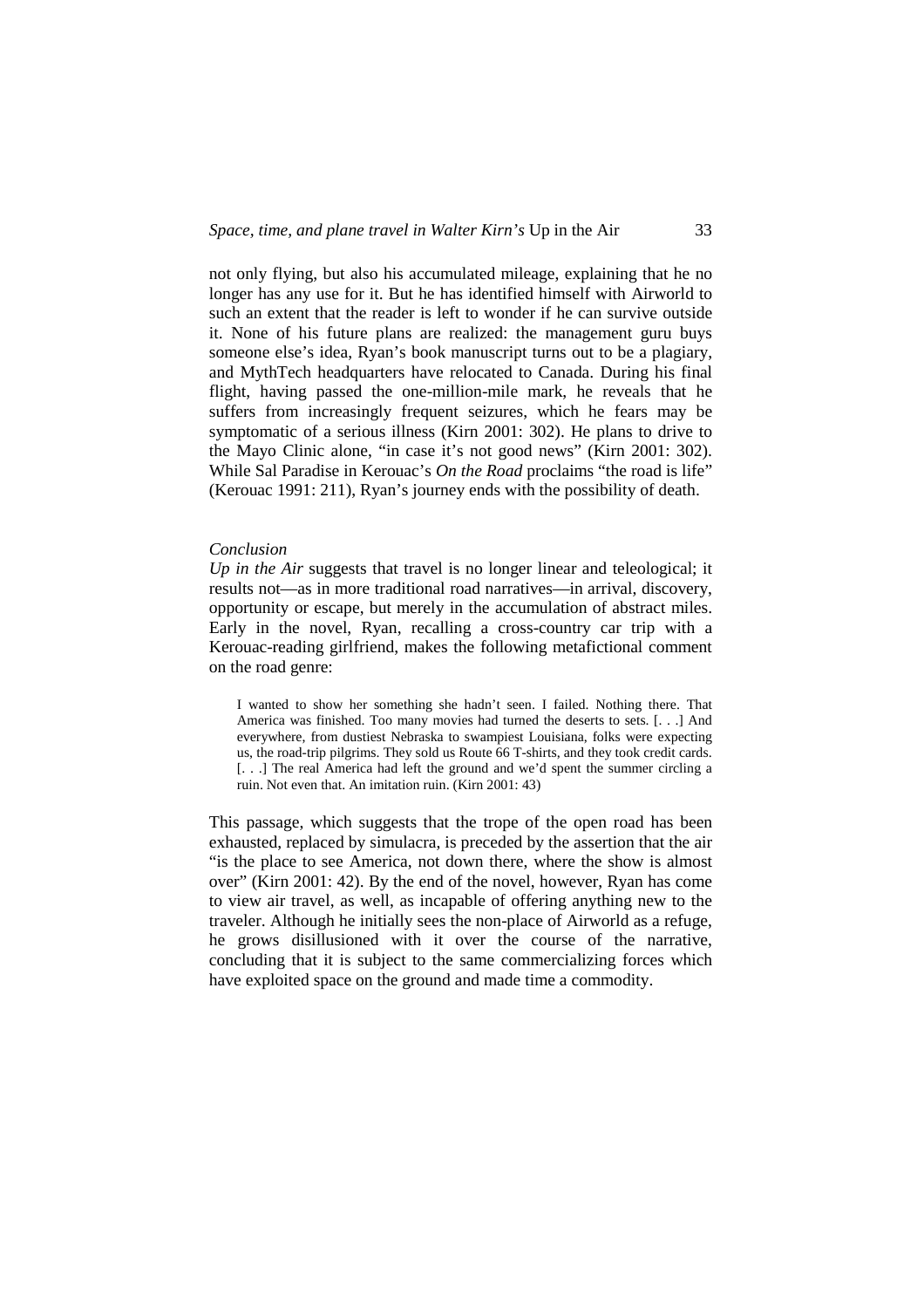The final chapter of *Up in the Air* alludes to the fable genre, used by Bakhtin to exemplify his concept of the road chronotope. In this passage, Ryan contemplates an imminent visit with his relatives and wonders, "Will we last a whole week together? We just might. Everyone's exhausted. Exhaustion soothes. It's a fable now, anyway. We've used up our real substance. In a fable, you find new resources, new powers. Pick an animal, then take its shape" (Kirn 2001: 302). In Kirn's novel, it is above all the road chronotope which is transformed. "The road is always one that passes through *familiar territory*," Bakhtin writes, "and not through some exotic *alien world* [. . .] it is the *sociohistorical heterogeneity* of one's own country that is revealed and depicted" (Bakhtin 1981: 245). By depicting a world in which time and space lose their intrinsic connectedness, *Up in the Air* does the opposite, offering a bird's eye view of the commercialization and reification of American society, where identities are lost and the experience of travel no longer carries meaning.

#### *References*

- Ammer, Christine. 1997. *The American Heritage Dictionary of Idioms*. Boston: Houghton Mifflin.
- Augé, Marc. 1995. *Non-Places: Introduction to an Anthropology of Supermodernity*. Trans. by John Howe. London: Verso.
- Bakhtin, Mikhail. 1981. *The Dialogic Imagination: Four Essays*. Trans. by Caryl Emerson and Michael Holquist. Austin: University of Texas Press.
- Baudrillard, Jean. 1998. *The Consumer Society: Myths and Structures*. Trans. by Chris Turner. Oxford: Blackwell.
- Connor, Steven. 2000. *Dumbstruck: A Cultural History of Ventriloquism*. Oxford: Oxford University Press.
- Enevold, Jessica. 2002. "Men and Women on the Move: Dramas of the Road." *Collusion and Resistance: Women Writing in English*. Ed. Kerstin W. Shands. Huddinge: Södertörn Academic Studies. 156-73.  $-$ . 2003. *Women on the Road: Regendering Narratives of Mobility*.
	- Diss. Blekinge Institutue of Technology and Göteborg University.
- Ganser, Alexandra, Julia Pühringer and Markus Rheindorf. 2006. "Bakhtin's Chronotope on the Road: Space, Time, and Place in Road